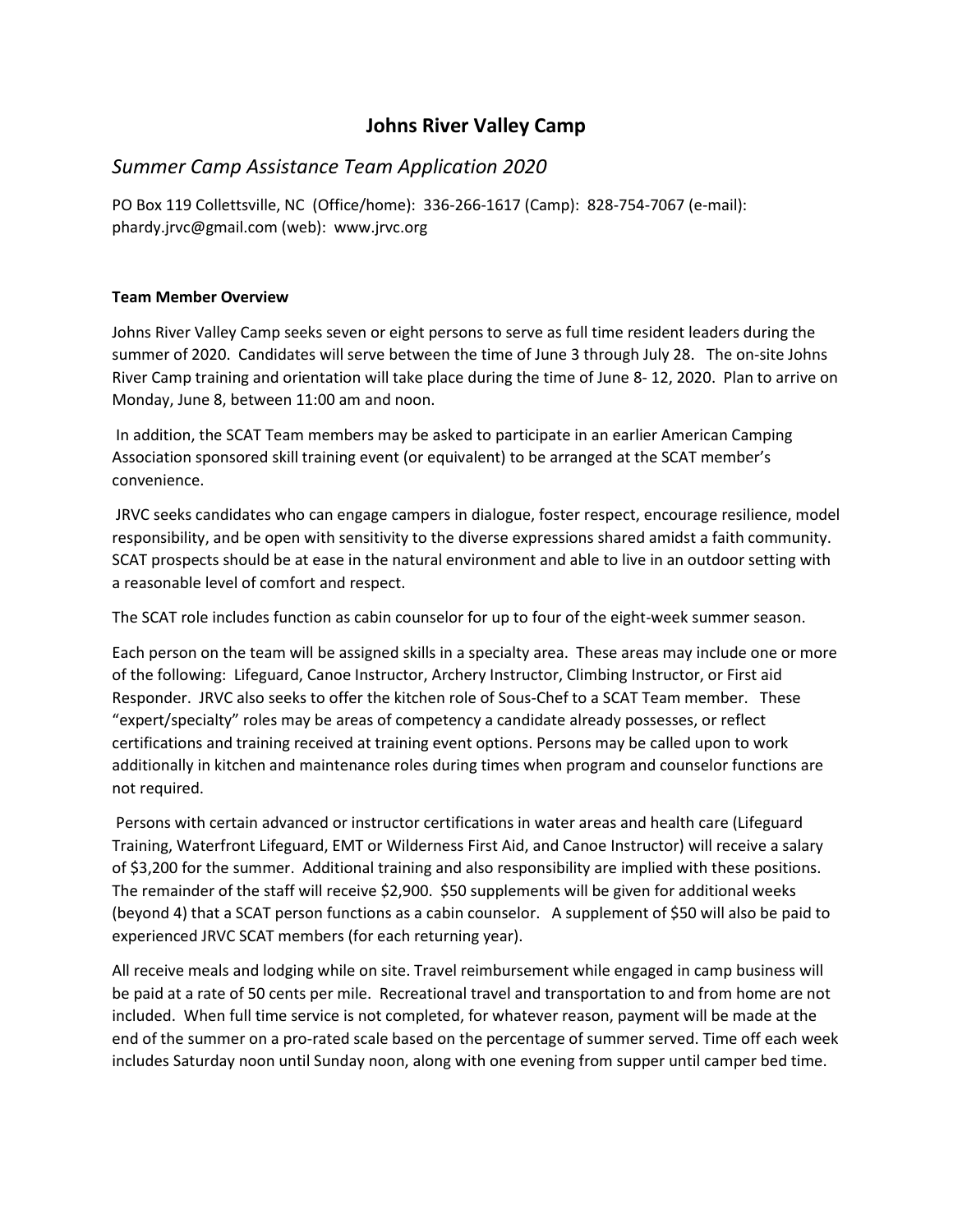Full participation in camp life is a requirement. Visitors may come only when SCAT members have designated free time and no camp is in session. Applicant's minimum age should be at least one year past receiving his/her high school diploma.

Each SCAT person will submit a "Health History" describing any health limitations, allergies, last tetanus shot, current medications, emergency contacts and permission to treat in an emergency.

Know that JRVC offers equal opportunities to employees and applicants without regard to race, color, religion, sex, national origin, age, disability, or veteran status. JRVC is a church camp of the United Church of Christ and is accredited by the American Camp Association. For additional information on the nature and diversity of the total camp population, and general characteristics of the JRVC program, visit www.jrvc.org. Interviews will be arranged when applications have been received.

### **JOHNS RIVER VALLEY CAMP Employment / Authorized Volunteer Application and Disclosure Form**

Name\_\_\_\_\_\_\_\_\_\_\_\_\_\_\_\_\_\_\_\_\_\_\_\_\_\_\_\_\_\_\_\_\_\_\_\_\_\_\_\_\_\_\_\_\_\_\_\_\_\_\_\_\_\_\_\_\_\_\_\_\_\_\_\_\_\_\_\_\_\_\_\_\_\_\_\_\_\_

Last First Middle Initial Name of church where I am currently a friend or member (include town & state) / optional response

 $\mathcal{L}_\text{max} = \mathcal{L}_\text{max} = \mathcal{L}_\text{max}$ 

have been a member of this church since **I** have been a friend of this church since

I have never been found guilty, or pled guilty or no contest, to a criminal charge.

True Not True

If not true, give a short explanation of the charge. (Please indicate the date, nature, and place of the incident leading to the charge; where the charge was filed; and the precise disposition of the charge.)

\_\_\_\_\_\_\_\_\_\_\_\_\_\_\_\_\_\_\_\_\_\_\_\_\_\_\_\_\_\_\_\_\_\_\_\_\_\_\_\_\_\_\_\_\_\_\_\_\_\_\_\_\_\_\_\_\_\_\_\_\_\_\_\_\_\_\_\_\_\_\_\_\_\_\_\_\_ \_\_\_\_\_\_\_\_\_\_\_\_\_\_\_\_\_\_\_\_\_\_\_\_\_\_\_\_\_\_\_\_\_\_\_\_\_\_\_\_\_\_\_\_\_\_\_\_\_\_\_\_\_\_\_\_\_\_\_\_\_\_\_\_\_\_\_\_\_\_\_\_\_\_\_\_\_

No civil lawsuit alleging actual or attempted sexual discrimination, harassment, exploitation, or misconduct; physical abuse; child abuse; or financial misconduct has ever resulted in a judgment being entered against me, been settled out of court, or been dismissed because the statute of limitations has expired. True Not True

If not true, give a short explanation of the lawsuit. (Please indicate the date, nature, and place of the incident leading to the lawsuit; where the lawsuit was filed; and the precise disposition of the lawsuit.)

\_\_\_\_\_\_\_\_\_\_\_\_\_\_\_\_\_\_\_\_\_\_\_\_\_\_\_\_\_\_\_\_\_\_\_\_\_\_\_\_\_\_\_\_\_\_\_\_\_\_\_\_\_\_\_\_\_\_\_\_\_\_\_\_\_\_\_\_\_\_\_\_\_\_\_\_\_ \_\_\_\_\_\_\_\_\_\_\_\_\_\_\_\_\_\_\_\_\_\_\_\_\_\_\_\_\_\_\_\_\_\_\_\_\_\_\_\_\_\_\_\_\_\_\_\_\_\_\_\_\_\_\_\_\_\_\_\_\_\_\_\_\_\_\_\_\_\_\_\_\_\_\_\_\_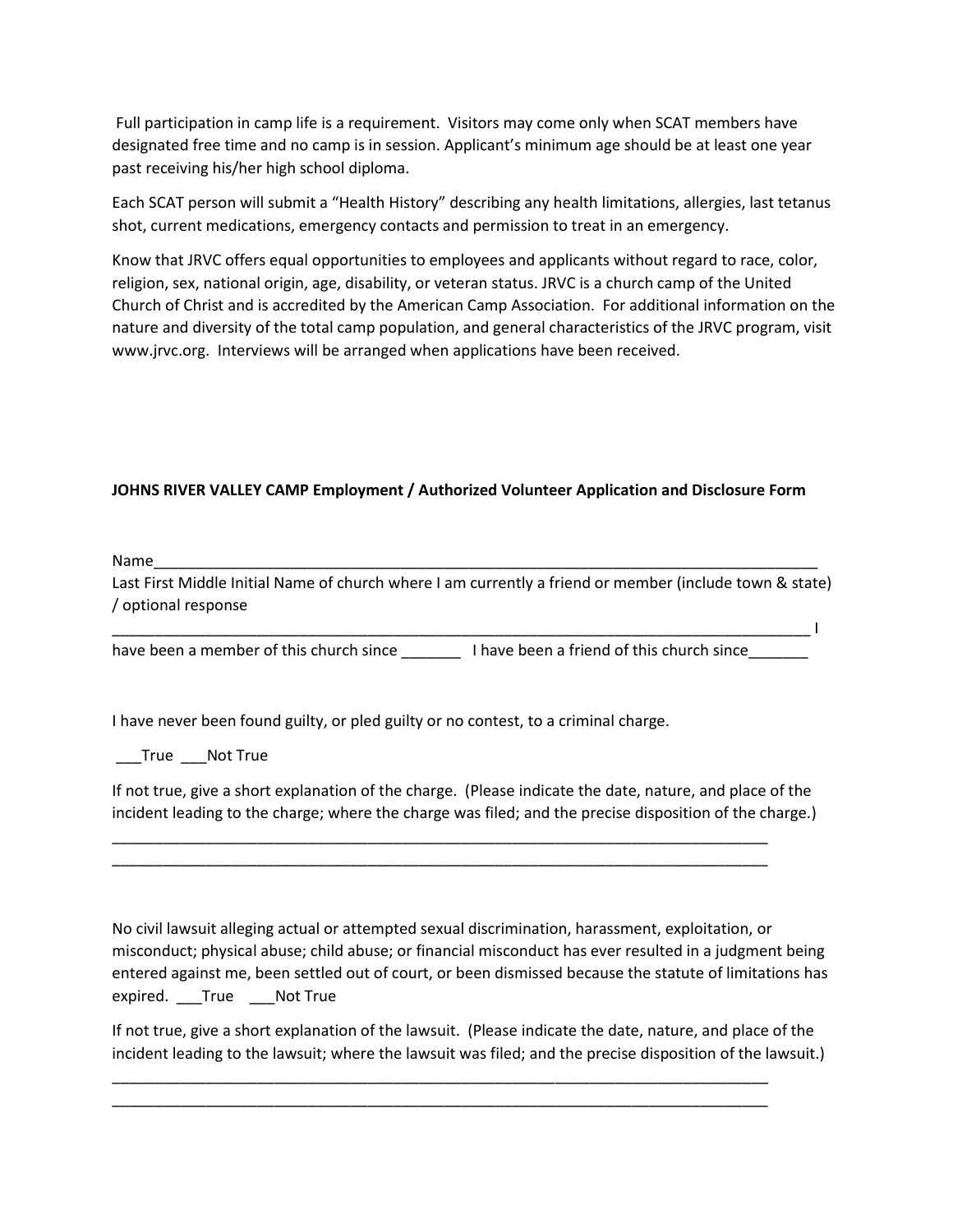I have never terminated my employment, professional credentials, or service in a volunteer position or had my employment, professional credentials, or authorization to hold a volunteer position terminated for reasons relating to allegations of actual or attempted sexual discrimination, harassment, exploitation, or misconduct; physical abuse; child abuse; or financial misconduct. \_\_\_True \_\_\_Not True

If not true, give a short explanation. (Please indicate the date of termination: name, address, and telephone number of employer or volunteer supervisor; and nature of the incident(s) leading to your termination.)

\_\_\_\_\_\_\_\_\_\_\_\_\_\_\_\_\_\_\_\_\_\_\_\_\_\_\_\_\_\_\_\_\_\_\_\_\_\_\_\_\_\_\_\_\_\_\_\_\_\_\_\_\_\_\_\_\_\_\_\_\_\_\_\_\_\_\_\_\_\_\_\_\_\_\_\_\_ \_\_\_\_\_\_\_\_\_\_\_\_\_\_\_\_\_\_\_\_\_\_\_\_\_\_\_\_\_\_\_\_\_\_\_\_\_\_\_\_\_\_\_\_\_\_\_\_\_\_\_\_\_\_\_\_\_\_\_\_\_\_\_\_\_\_\_\_\_\_\_\_\_\_\_\_\_

| Do you have a valid driver's license? True Not True |                                                                                                                                                                                                                       |      |
|-----------------------------------------------------|-----------------------------------------------------------------------------------------------------------------------------------------------------------------------------------------------------------------------|------|
| State where driver's license issued                 |                                                                                                                                                                                                                       |      |
|                                                     | Expiration Date <b>Expiration</b>                                                                                                                                                                                     | With |
| True Not True                                       | respect to my driving record, I have not had my license suspended or revoked within the last five years<br>due to reckless driving or driving while intoxicated and/or under the influence of a controlled substance. |      |
|                                                     | Is there any fact or circumstance involving you or your background that would call into question your                                                                                                                 |      |

being entrusted with the responsibilities of the position for which you are applying? \_\_\_Yes \_\_\_No

\_\_\_\_\_\_\_\_\_\_\_\_\_\_\_\_\_\_\_\_\_\_\_\_\_\_\_\_\_\_\_\_\_\_\_\_\_\_\_\_\_\_\_\_\_\_\_\_\_\_\_\_\_\_\_\_\_\_\_\_\_\_\_\_\_\_ \_\_\_\_\_\_\_\_\_\_\_\_\_\_\_\_\_\_\_\_\_\_\_\_\_\_\_\_\_\_\_\_\_\_\_\_\_\_\_\_\_\_\_\_\_\_\_\_\_\_\_\_\_\_\_\_\_\_\_\_\_\_\_\_\_\_

If yes, please provide a brief explanation.

#### **2020 SCAT & non-compensated staff**

#### **Disclosure Form [2020]**

The covenants between persons seeking employment or sanctioned non-compensated positions in a church organization require honesty, integrity, and truthfulness for the health of the church and/or its institutions. To that end, I attest that the information set forth in this application is true and complete. I understand that any misrepresentation or omission may be grounds for rejection of consideration for, or termination of, the position I am seeking to fill. I acknowledge that it is my duty in a timely fashion to amend the responses and information I have provided if I come to know that the response or information was incorrect when given or, though accurate when given, the response or information is no longer accurate. Beginning such relationships with an open exchange of relevant information builds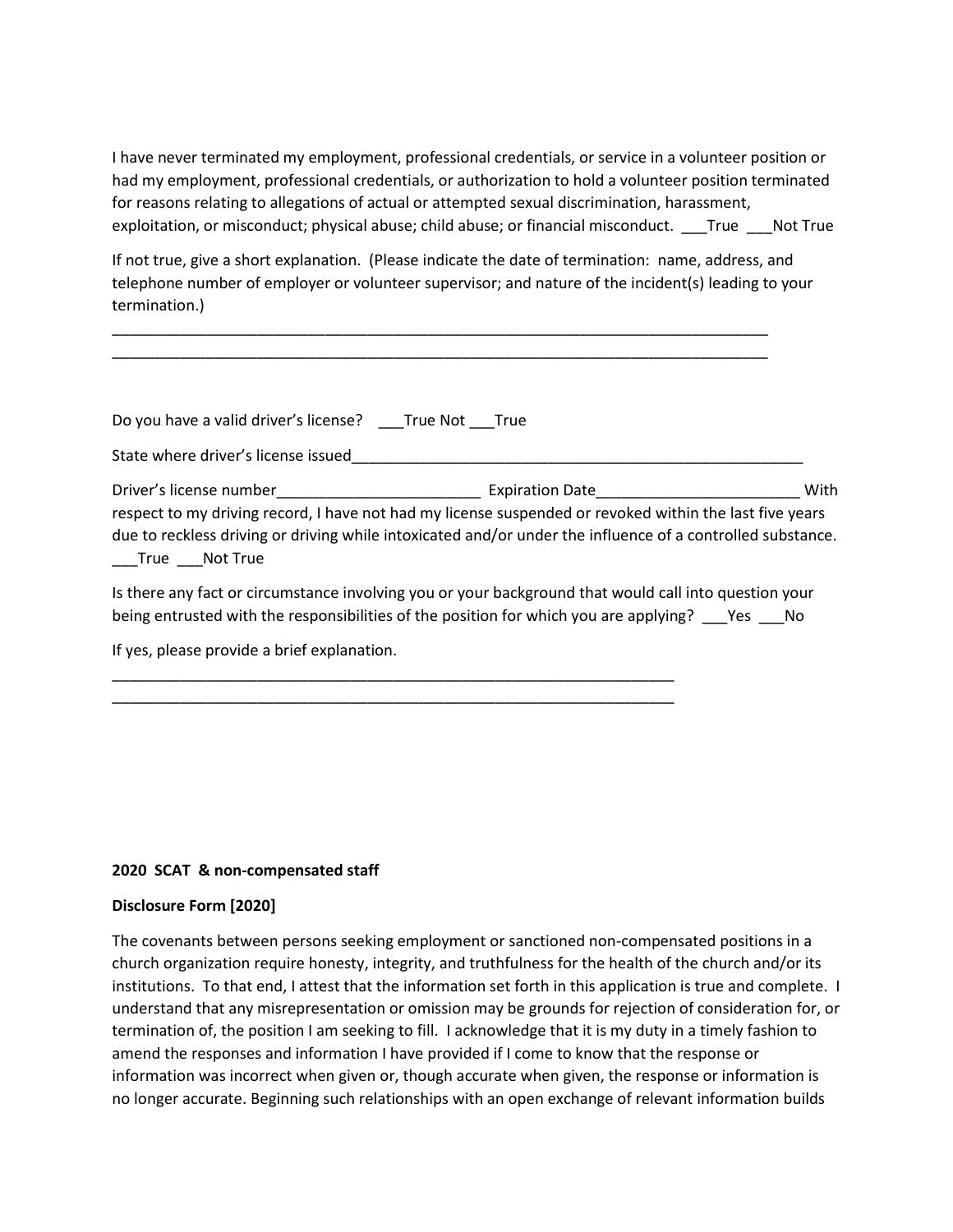the foundation for a continuing and healthy covenant between employees or volunteers and the church they seek to serve. To that end, I authorize Johns River Valley Camp and/or its agents to make inquiries (including but not limited to background checks and reference checks) regarding all statements I have set forth above. I also authorize all entities, persons, former employers, supervisors, courts, law enforcement, and other public agencies to respond to inquiries concerning me, to supply verification of the statements I have made, and to comment on and state opinions regarding my background and character. To encourage such persons and entities to speak openly and responsibly, I hereby release them from all liability arising from their responses, comments, and statements made in good faith and without malice. The Johns River Valley Camp hiring and authorized volunteer recruitment process involves the distribution of information regarding applicants with those persons in a position to recruit, secure, and supervise the position I an seeking to fill. To that end, I authorize Johns River Valley Camp and its agents to circulate, distribute, and otherwise share information gathered in connection with this application to such persons for these stated purposes. I understand that Johns River Valley Camp will share with me information it has gathered about me, if I request it to do so.

(Signature)\_\_\_\_\_\_\_\_\_\_\_\_\_\_\_\_\_\_\_\_\_\_\_\_\_\_\_\_\_\_\_\_\_\_\_\_\_\_\_\_\_\_\_\_\_\_\_\_\_\_

(Parent's or guardian's signature for applicants under18)\_\_\_\_\_\_\_\_\_\_\_\_\_\_\_\_\_\_\_\_\_\_\_\_\_\_\_\_\_\_\_\_\_\_\_\_\_\_\_\_\_\_\_\_\_\_\_\_\_\_  $(Date)$ 

[Disclosure Form based on sample provided in a packet titled "Making Our Churches Safe for All" , produced by The Conferences of the United Church of Christ Insurance Board, The Office for Church Life and Leadership, and The United Church Board for Homeland Ministries.

#### **REFERENCES**

Please provide the names, addresses and contact numbers for three references.

| Address                                                                                                                                                                                                                                                                                                                                                                                                                                               |  | State                                     |
|-------------------------------------------------------------------------------------------------------------------------------------------------------------------------------------------------------------------------------------------------------------------------------------------------------------------------------------------------------------------------------------------------------------------------------------------------------|--|-------------------------------------------|
| $\begin{tabular}{ccccc} \multicolumn{2}{c }{\textbf{1} & \multicolumn{2}{c }{\textbf{2} & \multicolumn{2}{c }{\textbf{3} & \multicolumn{2}{c }{\textbf{4} & \multicolumn{2}{c }{\textbf{5} & \multicolumn{2}{c }{\textbf{6} & \multicolumn{2}{c }{\textbf{6} & \multicolumn{2}{c }{\textbf{6} & \multicolumn{2}{c }{\textbf{6} & \multicolumn{2}{c }{\textbf{6} & \multicolumn{2}{c }{\textbf{6} & \multicolumn{2}{c }{\textbf{6} & \multicolumn{2}{$ |  |                                           |
|                                                                                                                                                                                                                                                                                                                                                                                                                                                       |  |                                           |
|                                                                                                                                                                                                                                                                                                                                                                                                                                                       |  |                                           |
|                                                                                                                                                                                                                                                                                                                                                                                                                                                       |  |                                           |
| $\begin{tabular}{ccccc} \multicolumn{2}{c }{\textbf{1} & \textbf{2} & \textbf{3} & \textbf{4} & \textbf{5} & \textbf{5} & \textbf{6} & \textbf{7} & \textbf{8} & \textbf{9} & \textbf{10} & \textbf{10} & \textbf{10} & \textbf{10} & \textbf{10} & \textbf{10} & \textbf{10} & \textbf{10} & \textbf{10} & \textbf{10} & \textbf{10} & \textbf{10} & \textbf{10} & \textbf{10} & \textbf{10} & \textbf{10} & \textbf$                                |  | Phone #                                   |
|                                                                                                                                                                                                                                                                                                                                                                                                                                                       |  |                                           |
|                                                                                                                                                                                                                                                                                                                                                                                                                                                       |  |                                           |
|                                                                                                                                                                                                                                                                                                                                                                                                                                                       |  | State<br>_Town __________________________ |
|                                                                                                                                                                                                                                                                                                                                                                                                                                                       |  |                                           |
|                                                                                                                                                                                                                                                                                                                                                                                                                                                       |  |                                           |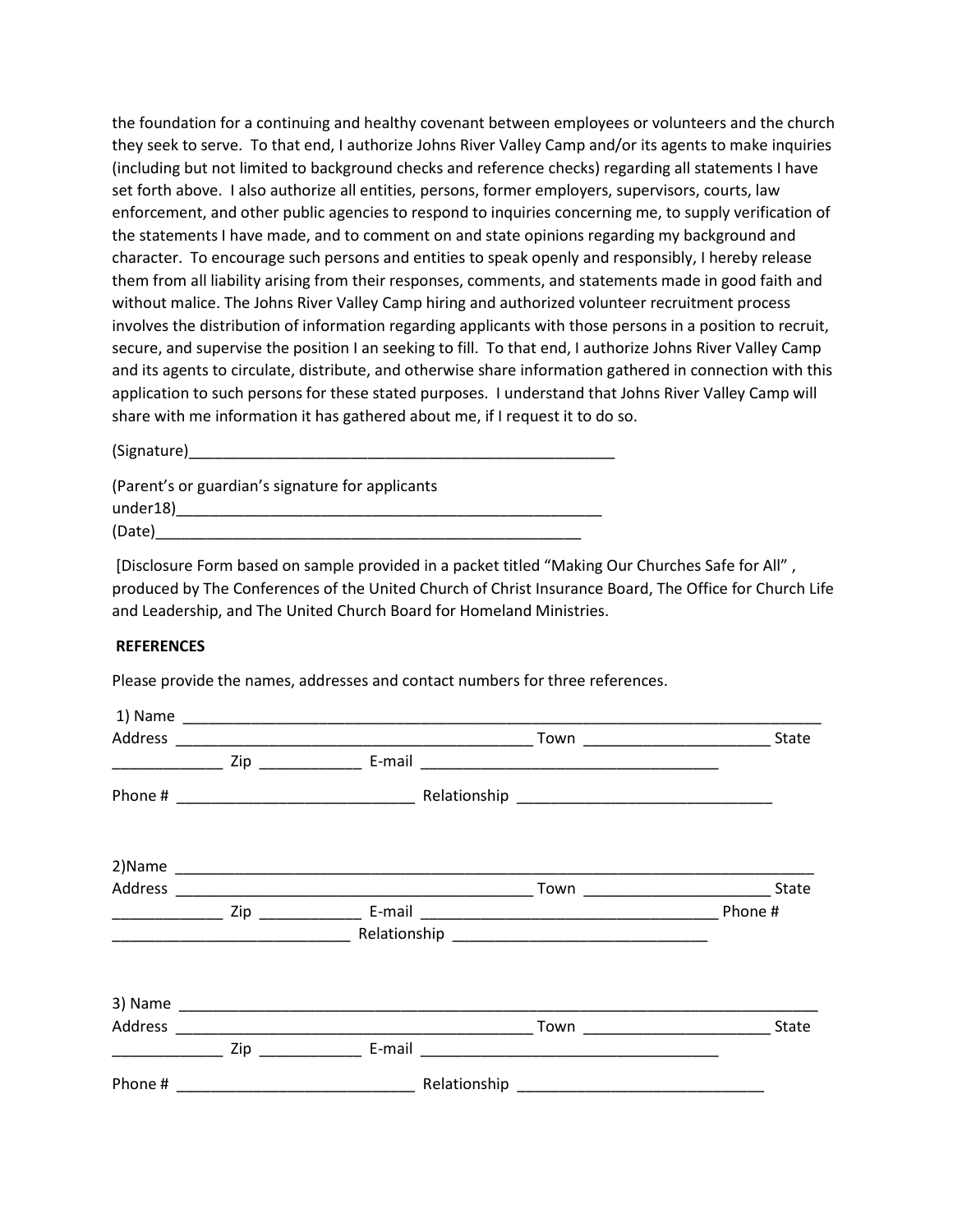#### **APPLICATION FOR JRVC SUMMER CAMP POSITIONS**

RETURN TO: PO Box 119 Collettsville, NC 28611 / OR EMAIL TO: phardy.jrvc@gmail.com

| Name:                                                |                     |  |  |  |
|------------------------------------------------------|---------------------|--|--|--|
| Date:                                                |                     |  |  |  |
| Address:                                             |                     |  |  |  |
| City:                                                |                     |  |  |  |
| State:                                               |                     |  |  |  |
| Zip:                                                 |                     |  |  |  |
| Phone at school:                                     |                     |  |  |  |
| Home phone:                                          | Cell phone:         |  |  |  |
| E-mail:                                              |                     |  |  |  |
| University:                                          |                     |  |  |  |
| Major:                                               |                     |  |  |  |
| <b>Birth Date:</b>                                   |                     |  |  |  |
| SS #:                                                |                     |  |  |  |
| Driver's License state:                              | Driver's License #: |  |  |  |
| Are you available between June 8 and August 2, 2020? |                     |  |  |  |

Tell us about yourself Any previous camp experience?

Are you: 16 years or older 18 years or older 121 years or older?(req. by state regulations)

Please describe any awards or special recognition that you have received at work, school, or as a volunteer:

Indicate any special skills and interests such as archery, arts and crafts, drama, sports, aquatics, rock climbing, nature study, health care, culinary work or other: